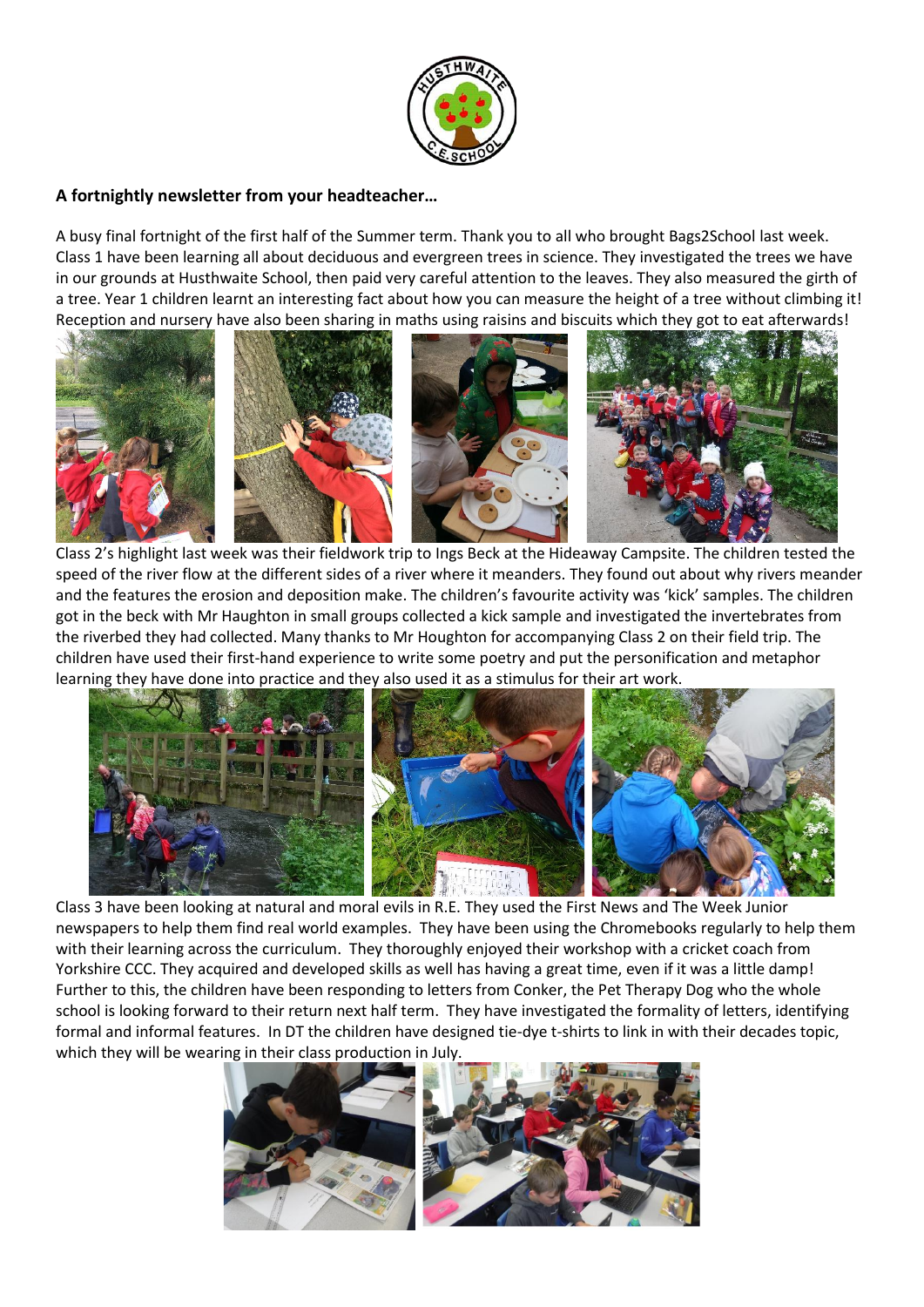Classes 2 and 3 thoroughly enjoyed their taster cricket session from All Stars Cricket. If your child is interested in further sessions, then you can sign them up on the All Stars website: allstars.co.uk



## **Friday 21 May Awards**

## **Class 1, Mrs Jackson.**

*Bird Award* – Phoebe R for her amazing progress in phonics and trying to use the tricky digraphs in her writing. *Headteacher's stickers* – Freddie for settling so well into nursery. Freddie joins in everything we do with a smile! Also, Mary for always being so kind and caring towards all her friends in the class.

*Handwriter of the week* – Alfie for working hard in his Read Write Inc ditty group trying to form his letters correctly.

## **Class 2, Miss Goodchild.**

*Bird Award* –

1. Felix for working hard to answer questions in maths and improving his telling time skills over the last two weeks.

2. Rhys for his effort in learning across the curriculum bit also his confident work with time the last 2 weeks. *Headteacher's stickers* – Daniel for his careful observations on his river sketch.

Rory for working well with his Year 2 partner showing them how to use a French dictionary and working well at translating words from the days of the week poem.

*Handwriter of the week* – Timmy for really trying hard with his handwriting, joining consistently and reducing the size.

#### **Class 3, Mr Chapman.**

*Bird Award* – Lily for giving it her all in the cricket workshop.

*Headteacher's sticker* – Zaria for her exhaustive researching into fashion fads, presenting her ideas with clarity and purpose.

*Handwriter of the week* – Harriet for consistent joining in extended writing and for the wonderful illustrations that accompanied her poem.

#### **Miss Goodchild Superstars:**

Class 1: Niamh and Phoebe L.

Class 2: Timmy and Daniel.

Class 3: Bethan and Millie.

Have a lovely half term and fingers crossed the sun is shining.

# **NOTICES:**

• Our updated school guide is available attached and on our school website. This guide reflects the May Government guidance.

# **DIARY DATES:**

| Thursday 27 May  | Break up for half term.                    |
|------------------|--------------------------------------------|
| Friday 28 May    | Training day. School closed.               |
| Monday 7 June    | Back to school, start of Summer term 2.    |
| Thursday 10 June | Class 1 Educational visit to Duncombe Park |
|                  | Pet Therapy resumes - Class 2 and Conker.  |
| Monday 14 June   | Class photographs                          |